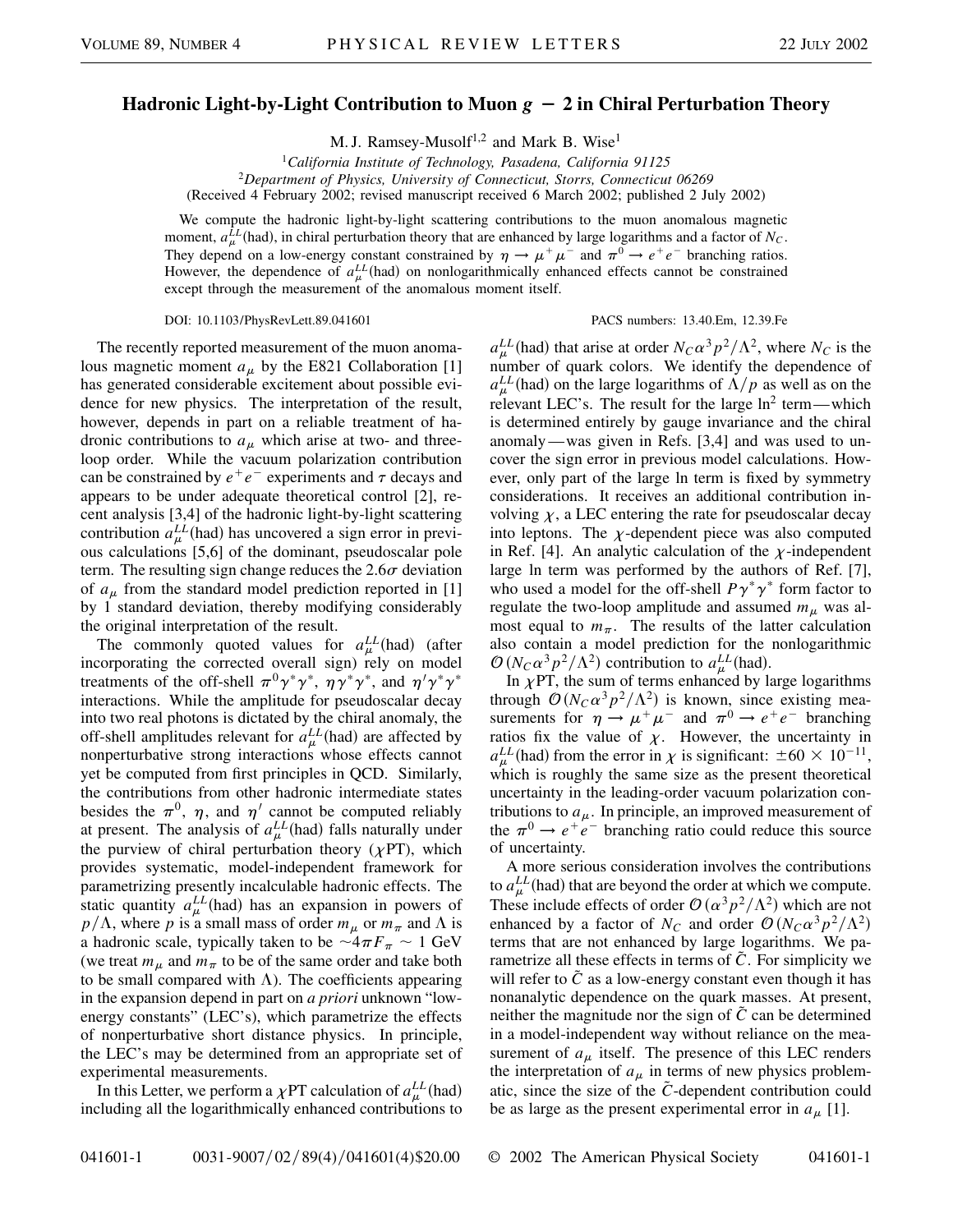To leading order in  $N_c$ , the lowest-order chiral contributions to  $a_{\mu}^{LL}$  (had), enhanced by large logarithms, arise from the graphs of Fig. 1. Taking  $m_\pi$  and  $m_\mu$  as being of  $\mathcal{O}(p)$ , the leading, large logarithmic contributions arise at order  $N_C\alpha^3p^2/\Lambda^2$ . The two-loop graphs (Fig. 1a) contain an overall, superficial cubic divergence as well as a linearly divergent one-loop subgraph involving two photons and a muon line. The latter must be regulated by adding the appropriate one-loop counterterm (ct) (Fig. 1b). The one-loop graphs also contain an insertion of  $\chi(\mu)$ . The sum of these graphs contains a residual divergence, which must be removed by the appropriate magnetic moment ct (Fig. 1c). Associated with this ct is a finite piece which, as discussed above, can be fixed only in a modelindependent way by the measurement of  $a<sub>\mu</sub>$  itself. Additional contributions also arise from the graphs such as those containing a charged pion loop. Although subdominant in  $N_c$  counting the contribution of the charged pion loop diagrams is leading order in  $p/\Lambda$ . The order  $\mathcal{O}(\alpha^3 N_C^0)$ term arising from the three-loop graphs with a charged pion loop—which we denote by  $a_{\mu}^{LL}$  (had)<sub>1.0</sub>.—has been computed in Refs. [5,8]. The result is finite and contains no large logarithms. We will include this contribution when we compare the theoretical prediction for  $a_{\mu}^{LL}$  (had) with experiment.



FIG. 1. Hadronic light-by-light contributions to muon anomalous magnetic moment,  $a_{\mu}^{LL}$  (had), obtained from insertion of the WZW interaction at the  $\pi^0 \gamma \gamma$  vertices. The  $\times$  in (b) indicates the insertion of the low-energy constant  $\chi$  plus its counterterm. The  $\times$  in (c) denotes the magnetic moment coupling *C* plus its counterterm. The solid, dashed, and wavy lines denote the  $\mu$ ,  $\pi^0$ , and  $\gamma$ , respectively.

At order  $\alpha^3 p^2/\Lambda^2$  there will be contributions to  $a_{\mu}^{LL}$ (had) from higher dimension operators inserted at the vertices in the charged pion loop graphs and from fourloop graphs containing an additional hadronic loop. Some of these should contain large logarithms. However, these are suppressed by a factor of  $N_C$  compared to the logarithmically enhanced pieces that we compute. As noted earlier we absorb these and many other subdominant contributions into  $\tilde{C}$  and do not discuss them further here.

As inputs for amplitudes of Fig. 1, we require the Wess-Zumino-Witten (WZW)  $P\gamma\gamma$  interaction Lagrangian [9] as well as the leading-order operator contributing to the decays  $P \rightarrow \ell^+ \ell^-$  [10]:

$$
\mathcal{L}_{P\ell^+\ell^-} = -\frac{N_C \alpha^2 \chi}{48\pi^2 F_\pi} \bar{\mu} \gamma^\lambda \gamma_5 \mu \bigg( \partial_\lambda \pi^0 + \frac{1}{\sqrt{3}} \partial_\lambda \eta \bigg),\tag{1}
$$

where  $F_{\pi}$  = 92.4 MeV is the pion decay constant. Note that in contrast to the conventions of Ref. [10], we have made the  $N_c$  dependence of the LEC  $\chi$  explicit for the sake of clarity.

In computing the loop amplitudes involving these operators, it is important to employ a regulator which maintains the consistent power counting of the chiral expansion. To that end, we employ dimensional regularization, where we continue only momenta (and not Dirac matrices) into  $d = 4 - 2\epsilon$  dimensions. The relation between bare and renormalized couplings is  $\chi^0 = \chi(\mu)$  –  $6/\epsilon$ . Using this relation and adding the amplitudes for Figs. 1a and 1b, we obtain the divergent part of the twoloop amplitude

$$
\mathcal{M} = -e\left(\frac{\alpha}{\pi}\right)^3 \left(\frac{N_C}{3}\right)^2 \left(\frac{m_\mu}{F_\pi}\right)^2 \left(\frac{1}{32\pi^2}\right) \times \left[\frac{3}{2\epsilon^2} - \left(\frac{\chi(\mu)}{2} + \frac{3}{4}\right) \frac{1}{\epsilon}\right] \bar{u} \frac{i\sigma_{\alpha\beta}q^{\alpha}\epsilon^{\beta}}{2m_\mu} u,
$$

where  $q^{\alpha}$  and  $\varepsilon^{\beta}$  are the photon momentum and polarization, respectively. We remove this divergence using a magnetic moment counterterm. The bare coupling  $C_0$  and renormalized coupling  $C(\mu)$  are related by

$$
\mathcal{M}_0 = e \left(\frac{\alpha}{\pi}\right)^3 \left(\frac{N_c^2 m_\mu^2}{3^2 \cdot 32 \pi^2 F_\pi^2}\right) C_0 \bar{u} \frac{i \sigma_{\alpha \beta} q^{\alpha} \epsilon^{\beta}}{2 m_\mu} u, \quad (2)
$$

$$
C_0 = C(\mu) + \left[\frac{3}{2\epsilon^2} - \left(\frac{\chi(\mu)}{2} + \frac{3}{4}\right)\frac{1}{\epsilon}\right].
$$
 (3)

The light-by-light contribution to the anomalous magnetic moment  $a_{\mu}^{LL}$  (had) is a physical quantity and has no dependence on the subtraction point  $\mu$ . The  $\mu$  dependence of the diagrams cancels that of the couplings  $C(\mu)$ and  $\chi(\mu)$ . To obtain the  $\mu$  dependence of the couplings, we require that the bare Green's functions corresponding to the sum of Figs. 1a and 1c and to the  $P\ell^+\ell^-$  one-loop subgraphs, respectively, be independent of the subtraction scale. Doing so leads to a coupled set of renormalization group equations for  $\chi(\mu)$  and  $C(\mu)$ :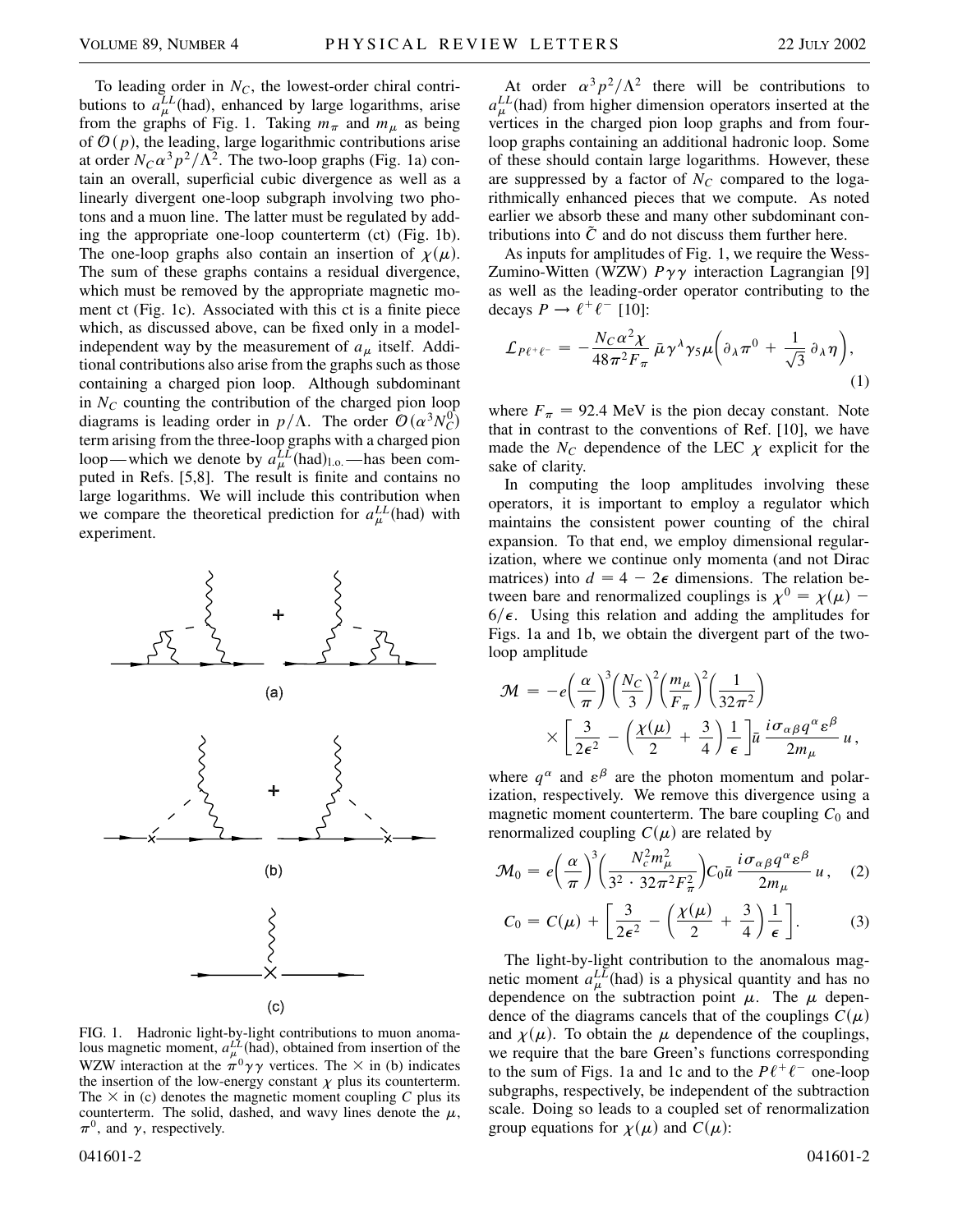$(5)$ 

$$
\mu \frac{d\chi}{d\mu} = -12, \qquad \mu \frac{dC}{d\mu} = -3 - \chi. \tag{4}
$$
  
The solution is

$$
\chi(\mu) = 12 \ln(\mu_0/\mu) +
$$

$$
\chi(\mu) = 12 \ln(\mu_0/\mu) + \chi(\mu_0),
$$
\n(5)  
\n
$$
C(\mu) = 6 \ln^2(\mu_0/\mu) + [\chi(\mu_0) + 3]
$$

$$
\times \ln(\mu_0/\mu) + C(\mu_0). \tag{6}
$$

 $\mathcal{A}$   $\mathcal{A}$ 

At a scale  $\mu_0 = \Lambda \sim 1$  GeV, the constants  $C(\mu_0)$  and  $\chi(\mu_0)$  contain no large logarithms of the form  $\ln^k(\Lambda/p)$  $(k = 1, 2)$  where *p* is around  $m_{\mu}$  or  $m_{\pi}$ . For  $\mu$  of  $\mathcal{O}(p)$ , however, the Feynman diagrams contain no such large logarithms, and they live entirely in  $C(\mu)$  and  $\chi(\mu)$ . Hence, the resulting expression for  $a_{\mu}^{LL}$  (had) is, in the *MS* scheme,

$$
a_{\mu}^{LL}(\text{had}) = a_{\mu}^{LL}(\text{had})_{1.0.} + \frac{3}{16} \left(\frac{\alpha}{\pi}\right)^3 \left(\frac{m_{\mu}}{F_{\pi}}\right)^2 \left(\frac{N_C}{3\pi}\right)^2 \left\{\ln^2\left(\frac{\Lambda}{\mu}\right) + \left[-f(r) + \frac{1}{2} + \frac{1}{6}\chi(\Lambda)\right]\ln\left(\frac{\Lambda}{\mu}\right) + \tilde{C}\right\},\tag{7}
$$

where  $\mu$  is of order p and could be set equal to either  $m_{\mu}$ or  $m_{\pi}$ . Recall that  $\Lambda \sim 4\pi F_{\pi} \sim 1$  GeV. The function  $f(r)$ , with  $r = m_{\pi}^2/m_{\mu}^2$ , arises from the one-loop diagram with a coupling proportional to  $\chi(\mu)$  (Fig. 1b). Since we compute only the terms enhanced by large logarithms, to get f we replace  $\chi(\mu)$  by  $12 \ln(\Lambda/\mu)$ , yielding

$$
f(r) = \ln\left(\frac{m_{\mu}^{2}}{\mu^{2}}\right) + \frac{1}{6}r^{2}\ln r - \frac{1}{6}(2r + 13)
$$

$$
+ \frac{1}{3}(2 + r)\sqrt{r(4 - r)}\cos^{-1}\left(\frac{\sqrt{r}}{2}\right).
$$
 (8)

Note that we have absorbed all the remaining terms, including those proportional to  $C(\Lambda)$  and  $\chi(\Lambda)$  not enhanced by large logarithms, into  $\tilde{C}$ .

The logarithmically enhanced hadronic light-by-light contributions to  $a_{\mu}$  are renormalization scheme independent. However, the values of  $\chi(\Lambda)$ ,  $f(r)$ , and the constant appearing in the renormalization group equation for *C* [leading to the factor of  $1/2$  in the ln term in Eq. (7)] depend on one's choice of scheme. This scheme dependence cancels in the sum of their contributions to  $a_{\mu}^{LL}$  (had). For our calculations, we adopted a scheme in which the loop integrals were evaluated in *d* dimensions with  $d > 4$  (corresponding to  $\epsilon$  < 0), while the Dirac matrices and photon polarization indices were taken as four dimensional. For this choice we have  $\eta_{\mu\nu}$  Tr( $\gamma^{\mu}\gamma^{\nu}$ ) = 16 instead of 4*d*. Moreover, the value of  $\chi(\Lambda)$  in this scheme is the same as that in [10] but is four less than the  $\chi(\Lambda)$  used in [11]. An alternative, equally convenient scheme is again to treat the Dirac matrices, epsilon tensors, and photon polarizations as four dimensional, take  $d < 4$  ( $\epsilon > 0$ ), and rewrite the  $\gamma^{\lambda}\gamma_5$  in Eq. (1) in terms of  $\epsilon^{\mu\alpha\nu\lambda}\gamma_{\mu}\gamma_{\beta}\gamma_{\mu}\eta_{\alpha}^{\beta}$  where the metric tensor  $\eta_{\alpha\beta}$  is *d* dimensional. In this scheme the value of  $\chi(\Lambda)$  is still the same as in [10], but  $f(r) \rightarrow$  $f(r) + 3/2$  and the  $-3$  in the renormalization group equation for *C* becomes  $-12$ . Notice that the total value for the logarithmically enhanced contribution to  $a_{\mu}^{LL}$  (had) is unchanged.

As a check on the result in Eq. (7), one may compute the one- and two-loop amplitudes with the insertion of  $\chi(\Lambda)$  in Fig. 1b and  $C(\Lambda)$  in Fig. 1c. In this case, all of the large logarithms arise from the Feynman amplitudes and not from the operator coefficients. Using an explicit calculation, we have verified in the limit  $m_{\pi} \rightarrow 0$  that this procedure exactly reproduces the expression in Eq. (7). We note that the  $\ln^2$  term and the term proportional to  $\chi$ agree with the expression in Ref. [4].

Chiral perturbation theory can be used for the  $\eta \rightarrow$  $\mu^+ \mu^-$  amplitude [10], and the LEC  $\chi(\Lambda)$  can be deduced from the measured  $\eta \to \mu^+ \mu^-$  branching ratio. This yields [11]  $\chi$ (1 GeV) = -14<sup>+4</sup> or -39<sup>+5</sup><sub>-4</sub>, where we have scaled the results in Ref. [11] from  $\Lambda = m_{\rho}$  up to  $\Lambda =$ 1 GeV and subtracted four. Note that because the  $\eta \rightarrow$  $\mu^+\mu^-$  branching ratio is a quadratic function of  $\chi$ , two different values for this LEC may be extracted from experiment.

Our calculation involved only the use of chiral  $SU(2)_L \times SU(2)_R$  while this extraction of the LEC involves the use of chiral  $SU(3)_L \times SU(3)_R$ . Since one expects chiral perturbation theory to work better when only the pions are treated as light, it is desirable to have an extraction of  $\chi$  that relies only on chiral SU(2)<sub>L</sub>  $\times$  $SU(2)_R$ . This can be done using the measured  $\pi^0 \rightarrow$  $e^+e^-$  branching ratio which yields [11]  $\chi$ (1 GeV) =  $-29^{+25}_{-16}$  or  $+74^{+16}_{-25}$ . Unfortunately, the errors on the extracted  $\chi$ (1 GeV) are very large in this case. A more precise determination of the  $\pi^{0} \rightarrow e^{+}e^{-}$  branching ratio could reduce the theoretical uncertainty in  $\chi$ <sup>(1 GeV)</sup>.

Model calculations for  $a_{\mu}^{LL}$  (had) differ from our analysis typically through insertion of form factors at the  $P\gamma^*\gamma^*$ vertices obtained from the WZW interaction. For example, one widely followed model employs form factors based on a vector meson dominance picture. This approach—known as resonance saturation—may also be used to obtain  $\chi$ , giving [11]  $\chi$ (1 GeV)<sub>res sat</sub>  $\simeq -17$ . In a similar vein, one may analyze this LEC at leading order in  $N_c$ , where it depends on a sum over an infinite tower of vector meson resonances [12]. Using a model-dependent form factor for the sum over vector resonances that at short distances is consistent with the properties of QCD gives  $\chi$ (1 GeV)<sub>Nc</sub>,res sat = -16  $\pm$  5. This result provides some quantitative support for phenomenological models since it is close to the value  $\chi(1 \text{ GeV}) \simeq -14$  obtained from experiment. However, nonperturbative contributions to  $a_{\mu}^{LL}$ (had) not included in such models (e.g., the full tower of higher mass meson poles) remain to be estimated.

Using  $\chi(1 \text{ GeV}) = -14\frac{14}{5}$  as input, setting  $\mu = m_{\mu}$ , and adding the large  $\ln^2$  and ln terms in Eq. (7), we